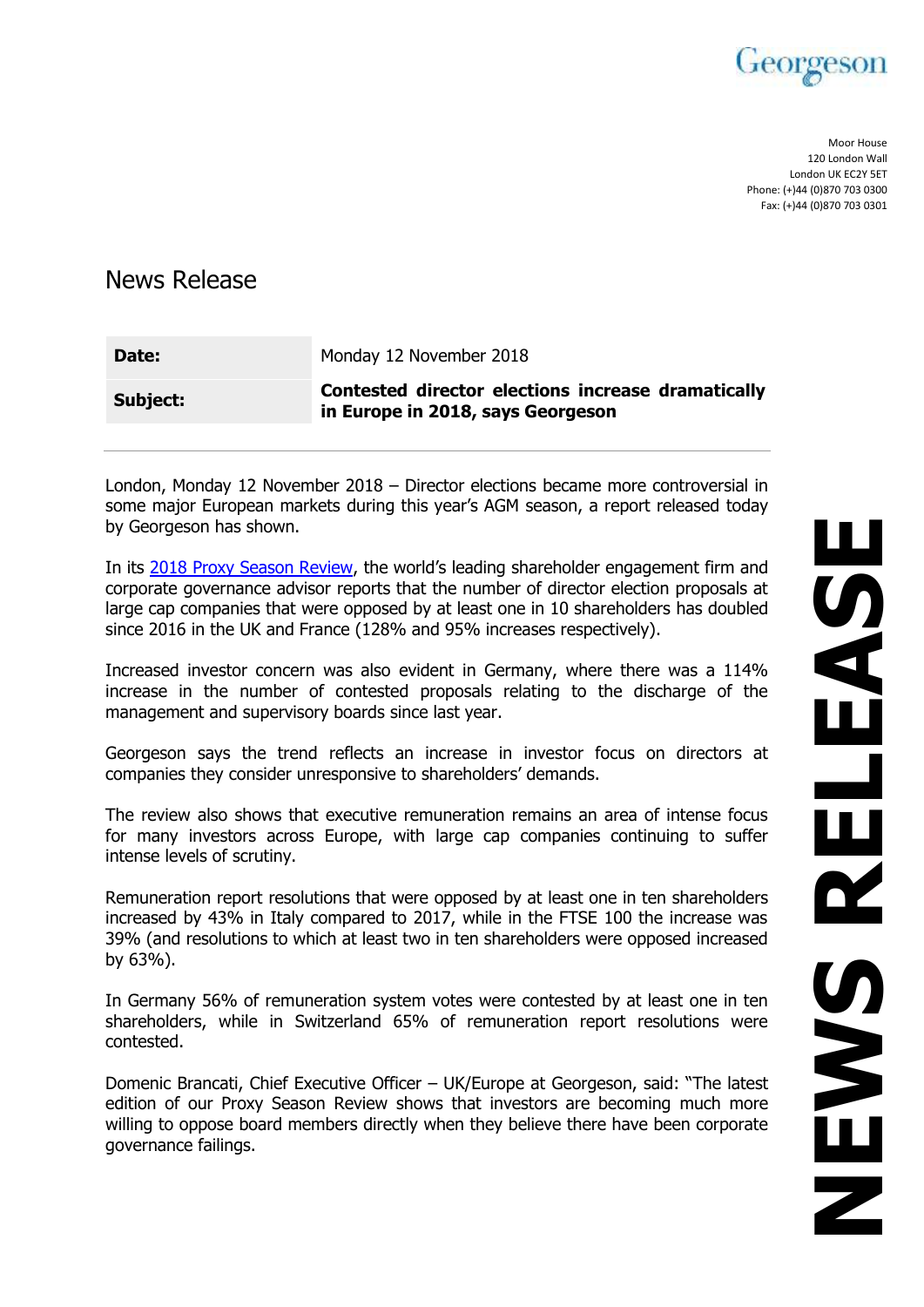"At the same time, there is no question that executive remuneration continues to remain a key focal point for investors.

"However, during 2018 we have also seen a decrease in the number of overall contested resolutions in some European markets, which we believe is caused by an increased effort by issuers to engage with their shareholders on contentious topics.

"Although proxy advisors have become more demanding in many markets, a number of resolutions that they supported also received significant levels of opposition, highlighting how important it is for companies to go beyond superficial assumptions in order to develop a full understanding and engage effectively with all relevant stakeholders."

The report also shows that during 2018:

- In France there was increasing investor opposition to combined Chairman/CEO mandates. Over 70% of Chairman/CEO re-elections (across the CAC40 and Next20) received a higher level of dissent than at their previous elections
- In Spain, director elections continue to be the most contested resolution type (by at least one in ten shareholders), representing 41% of the contested proposals brought forward
- In the Netherlands, remuneration was a prominent theme, with 22% of remuneration proposals being contested (by at least one in ten shareholders): a 46% increase over 2017. Additionally, public debate over remuneration was so intense that two companies decided to withdraw remuneration-related resolutions
- In Italy, while the average level of support for minority director slates was down compared to 2017 (from 32% to 22%), in a rare occurrence a minority slate succeeded in winning control of the board at Telecom Italia (in connection with an activist campaign)
- In Switzerland, despite a 33% decrease in the number of directors receiving more than 10% opposition, director elections were still the most contested type of proposal within the SMI and made up 31% of all contested proposals in 2018

The report is available to download from [https://www.georgeson.com/uk/2018-season](https://www.georgeson.com/uk/2018-season-review)[review.](https://www.georgeson.com/uk/2018-season-review)

ENDS

## **For any media enquiries**

Joe Williams Corporate Communications Manager +44 (0)370 702 0003 x1520 [joe.williams@computershare.co.uk](mailto:joe.williams@computershare.co.uk)